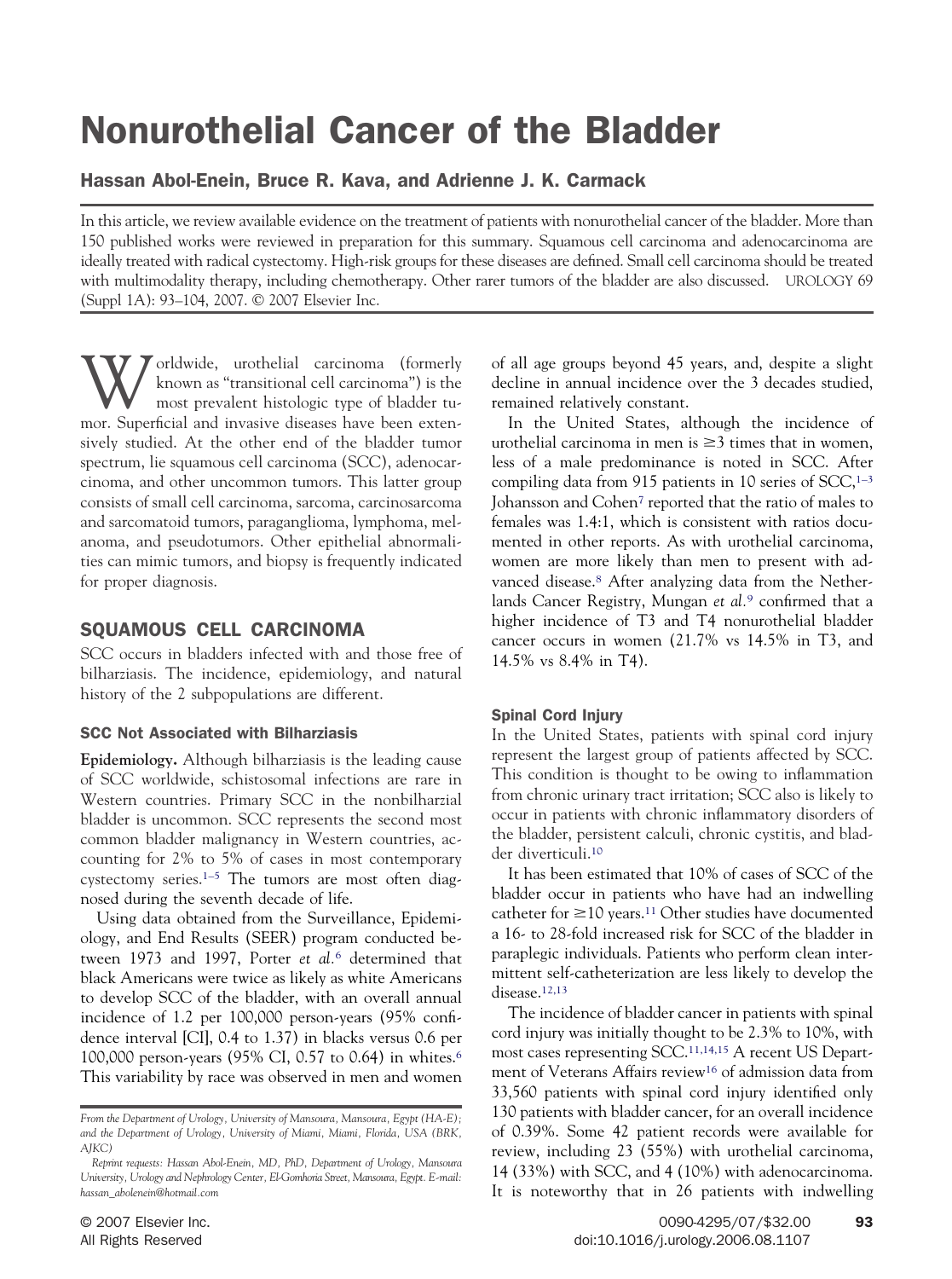catheters, the incidences of SCC and urothelial carcinoma were equal, implicating chronic inflammation caused by an indwelling foreign body in the pathogenesis of SCC. The higher prevalence of urothelial carcinoma in this population may also reflect the higher prevalence of cigarette smoking in the US veteran population.

In another study of patients from 3 Louisiana medical centers, Bickel *et al.,*[17](#page-9-0) reported that bladder cancer was diagnosed in 8 of 2900 patients with spinal cord injuries, for an overall incidence of 0.32%. Only 2 of the 8 (25%) individuals were found to have SCC, neither of whom had an indwelling catheter.

Finally, in the largest study to date, Pannek *et al.*[18](#page-9-0) reported results in 43,561 patients from Eastern Europe with spinal cord injury who completed a questionnaire that had been sent to all urologic departments involved in the management of spinal cord injury. In all, 48 patients with bladder cancer were identified, for an overall incidence of 0.11%. It is interesting to note that 7% of patients in this series had indwelling catheters, and only 19% had SCC. The authors concluded that the declining percentage of SCC and the declining incidence of bladder cancer may be a consequence of the reduced use of indwelling catheters.

Guidelines cannot be provided on the surveillance of patients with spinal cord injury for SCC. Initial reports, in which a high percentage of patients with spinal cord injury developed SCC, reveal a number of flaws, primarily related to the retrospective manner in which data were obtained. Although the true incidence of SCC in the spinal cord–injured population appears to be  $\leq 1\%$ , it is recommended that these patients should be monitored, particularly if they have indwelling catheters. Any history of hematuria should be evaluated. The appropriate frequency of surveillance and extent of diagnostic evaluation cannot be determined on the basis of the literature to date.

## Smoking

The relation between SCC and cigarette smoking is not clear; however, Johansson and Cohe[n7](#page-9-0) found a higher incidence of SCC in smokers. SEER data support a direct correlation between quantity of cigarettes smoked and relative risk of developing SCC[.19](#page-9-0) Indirect evidence from the Swedish Cancer Registry, however, does not support an association between SCC and smoking. A review of this database[,20](#page-9-0) which plotted incidence trends in bladder cancer in Sweden between 1960 and 1993, revealed that, despite a rising incidence of urothelial carcinoma in Swedish women, which correlated with an increased prevalence of smoking during those years, the incidence of SCC remained relatively constant.

#### Causes

Because urinary tract infection is more common in women, a relation among squamous metaplasia, leukoplakia, and the development of SCC was proposed by Connery<sup>21</sup> and by Holly and Mellinger.<sup>22</sup> In a series of 20 patients with long-standing leukoplakia, O'Flynn and Mullaney<sup>23</sup> observed the development of 5 cases of SCC. Although SCC is not considered a premalignant lesion, it is often associated with squamous metaplasia[.10](#page-9-0) Studies have confirmed the high prevalence of squamous metaplasia in the general population[.24](#page-9-0)

A few case reports have documented the association among cyclophosphamide, bacille Calmette-Guérin (BCG), human papillomavirus, and SCC of the urinary bladder[.25,26](#page-9-0) Recent studies have revealed possible genetic and chromosomal changes related to SCC. Abnormalities of chromosomes 3, 8, 10, 13, and 17 have been detected in SCC[.27](#page-10-0) Studies on uroplakin II gene expression found a significant difference in expression between urothelial carcinoma and SCC, with expression being greater in SCC. Uroplakins are the major differentiation products of the urothelium that control the various pathways of urothelial differentiation.<sup>5</sup>

#### Clinical and Pathologic Features

Hematuria is the main clinical presentation in 63% to 100% of patients. Irritative bladder symptoms are seen in two thirds of patients; weight loss, back or pelvic pain, and frank obstructive symptoms are less common and are suggestive of advanced disease.<sup>2-4,28</sup> A urinary tract infection is present in 30% to 93% of patients at the time of diagnosis[.2– 4,29,30](#page-9-0) Symptoms are often present for a protracted time before the diagnosis is reached[.2,3,5,29](#page-9-0) Most patients present with no previous history of urologic tumor. Superficial SCC of the bladder is rare, and most tumors are muscle invasive at presentation.

Pure SCC of the bladder must be distinguished from urothelial carcinoma with squamous differentiation. Relative to the number of series addressing treatment in patients with urothelial carcinoma, few series conducted in Western countries have addressed pure SCC. Most of these are -10 years old and did not use current staging and grading systems.

Superficial tumors are almost never seen; patients are usually given the diagnosis of SCC at an advanced stage. Most patients have a large, solitary tumor that extensively involves the bladder wall. These tumors appear as sessile lesions, often with ulceration and areas of squamous metaplasia adjacent to the primary tumor. A predilection for the trigone has been noted, but SCC can arise anywhere within the bladder. It may extend locally into the ureters and urethra. It may occupy a bladder diverticulum and has been described in association with bladder calculi[.31](#page-10-0)

Debbagh *et al.*[32](#page-10-0) reported that 10 of 14 patients had a palpable tumor on rectal examination, and 11 had upper urinary tract obstruction. Pretreatment imaging studies demonstrate hydronephrosis in 33% to 59% of cases[.2,3,5](#page-9-0) Of 114 patients with SCC of the bladder, 92% had T2 to T4 disease at the time of diagnosis, and most tumors were of high grade[.3](#page-9-0) As with urothelial carcinoma, clinical understaging is seen in as many as 73% of patients.<sup>3,33</sup>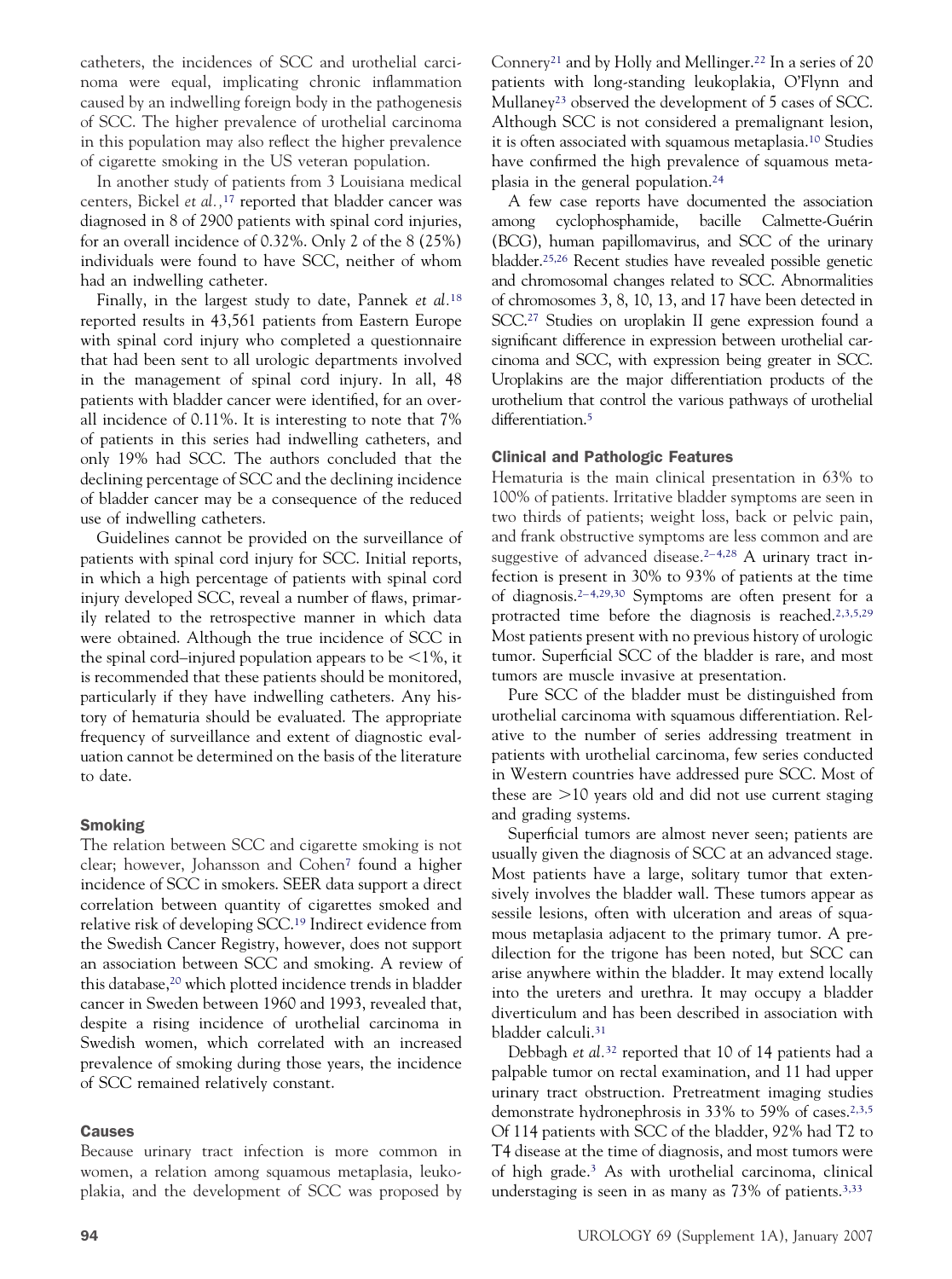#### **Treatment**

Pure SCC of the bladder has a poor prognosis, with most patients dying within 1 to 3 years of diagnosis. Despite a variety of treatment regimens, including radiation, chemotherapy, and surgery, in a series of 120 patients from the Royal Marsden Hospital, the overall 5-year survival rate was 16%, with only 8% of patients developing metastatic disease[.29](#page-10-0) Therefore, failure to provide locoregional control appears to be the problem in managing these tumors.

**Radiation.** Reported results after treatment by definitive external irradiation are uniformly poor[.3,28](#page-9-0) Radiation therapy in patients with SCC has been used as primary treatment or as an adjunct to surgery in the neoadjuvant setting. In a report by Quilty and Duncan,<sup>30</sup> 51 patients were treated with radical radiotherapy, delivered with a 3-field beam-directed technique, covering the entire bladder, to a prescribed dose of 55 Gy, given in 20 fractions over 4 weeks. Patients were treated prone, immediately after they had emptied their bladder. Only 4 patients had T2 cancer, and the overall survival rate was 26.9% at 3 years, with a median survival time of 14.3 months. Of 48 patients treated with radiation therapy by Rundle *et al.,*[3](#page-9-0) 5-year survival rates for patients with T2 and T3 disease were 16.7% and 4.8%, respectively, and no patient with T4 disease survived beyond 11 months. Similarly, in a series of 17 patients with T2 and T3 tumors who were treated with radiation therapy alone, Johnson *et al.*[2](#page-9-0) reported a 20% 5-year survival rate, which was not statistically lower than the 34.6% 5-year survival rate seen in 7 patients in which preoperative radiation was followed by radical cystectomy.

**Radical Cystectomy.** Surgical treatment appears to provide a better therapeutic yield. Richie *et al.*[33](#page-10-0) reported a 5-year survival rate of 48% in 25 patients treated with radical cystectomy. Investigators believed that this compared favorably with results in patients with urothelial carcinoma; however, they did not include in the analysis 3 patients (9%) who died during the perioperative period or an additional 5 patients in whom insufficient pathologic study or follow-up data were obtained. After adjustments are made for these cases, the 5-year survival rate is significantly lower than was reported. Tumor stage was identified as the most important predictor of outcome.

Serretta *et al.*[5](#page-9-0) reported on 19 patients with pure SCC of the bladder. All patients had a solitary locally advanced tumor and were treated with radical cystectomy. Of patients who were treated, 63% died of locally recurrent bladder cancer during a mean follow-up period of 52 months. Distant metastases were observed in only 1 patient.

Johnson *et al.*[2](#page-9-0) used integrated preoperative radiation therapy followed by cystectomy and reported a 5-year survival rate of 34%. Swanson *et al.*[34](#page-10-0) reported their results with the same approach. Patients with T2 disease showed the highest survival figures. Furthermore, results were better in patients whose tumors were downstaged by preoperative irradiation than in those who showed no downstaging. However, no conclusions can be drawn about the efficacy of preoperative irradiation plus cystectomy for nonbilharzial SCC because too few patients treated in this way have been reported[.35](#page-10-0) Because the tumor is uncommon, only a few cases are available for study. It would be extremely difficult to conduct wellcontrolled prospective studies that would achieve objective conclusions.

In another more contemporary series with a mean follow-up of 42 months, 9 of 14 patients (37%) with SCC who underwent radical cystectomy were still alive. Only 1 of the patients who underwent cystectomy received preoperative radiation therapy; 4 received neoadjuvant chemotherapy with M-VAC (methotrexate, vinblastine, doxorubicin [Adriamycin; Bedford Laboratories, Bedford, OH], and cisplatin), and no objective response was noted. In this series of 19 patients, 12 died of locoregional disease, and only 1 patient died of documented metastases. All 3 patients with ileal neobladder developed recurrence at the anastomosis between the neobladder and the urethra. It was not specified whether frozen section biopsies of the bladder neck or urethra were performed intraoperatively. This contrasts with no anastomotic recurrences in 5 female patients with SCC who underwent orthotopic urinary diversion in a series by Stenzl *et al.*[36](#page-10-0) In this series, negative intraoperative frozen section biopsy specimens of the bladder neck were obtained before orthotopic reconstruction was performed.

Several large contemporary cystectomy series in the literature have compared results in patients with urothelial carcinoma with those in patients with nonurothelial bladder cancer. In a large series from Japan,<sup>37</sup> no significant difference was observed in 5-year postcystectomy survival for patients with urothelial carcinoma (68.0%; n  $= 1042$ ) and with nonurothelial carcinoma (60.8%; n = 89). Multivariate analysis determined that nonurothelial carcinoma was not an independent prognostic factor in survival.

**Chemotherapy.** The role of neoadjuvant or adjuvant chemotherapy in the treatment of patients with pure SCC of the bladder is uncertain. Chemotherapy usually is not recommended because of the low chemosensitivity of SCC of the bladder. SCC is considerably less responsive to standard chemotherapy regimens used for urothelial carcinom[a38,39;](#page-10-0) neoadjuvant M-VAC has been tried with no objective response[.40](#page-10-0) An effective chemotherapy protocol against this disease has not yet been found, although newer combination regimens consisting of agents such as gemcitabine, paclitaxel, and docetaxel, when combined with a platinum compound, may yield sustained disease remission in up to 50% of cases; these treatments hold promise for the future.<sup>41</sup>

It is interesting to note that SCC has a low incidence of distant metastasis, ranging from 8% to 10%[.42](#page-10-0) Still, the prognosis of SCC of the bladder is dismal.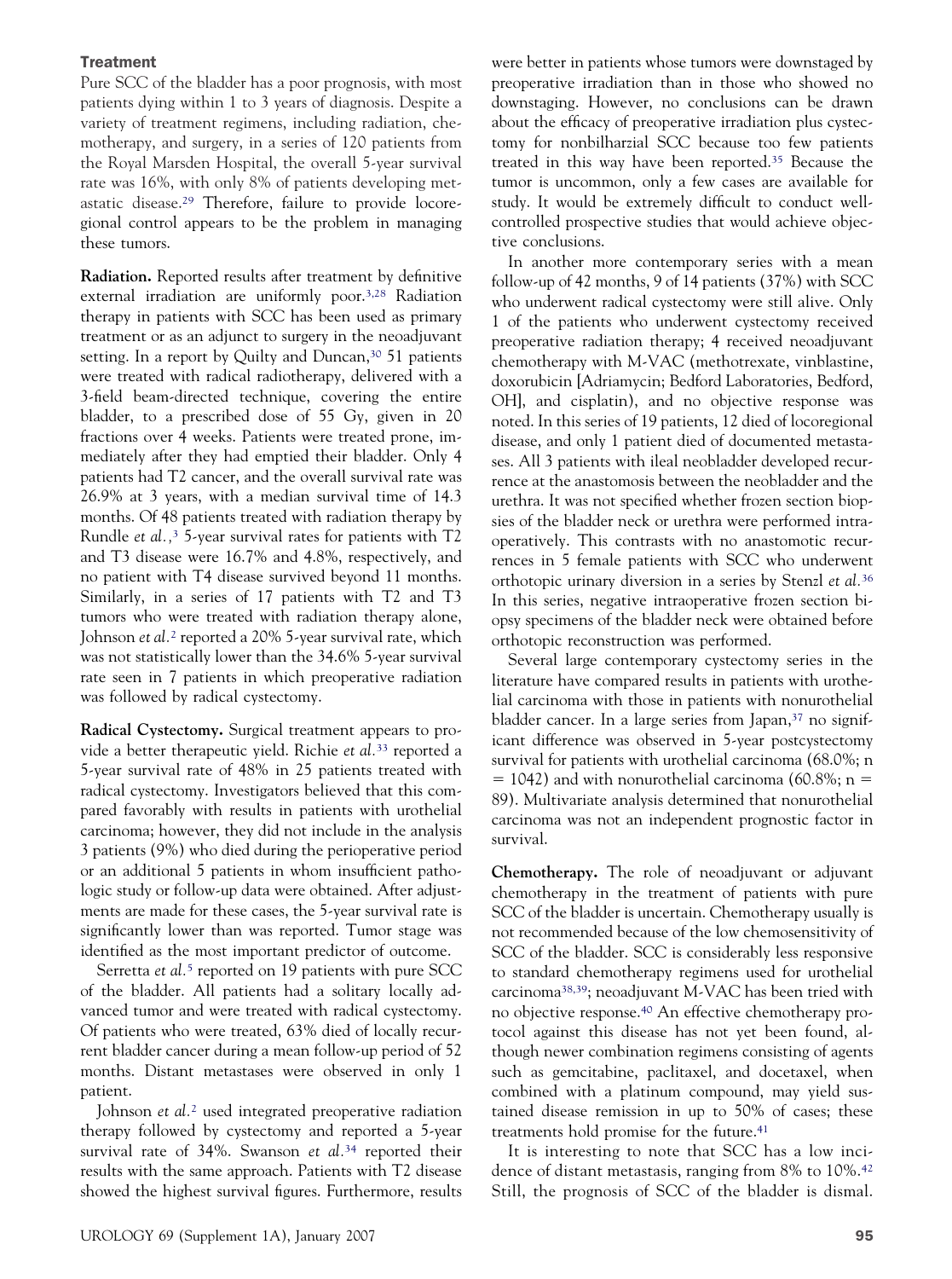<span id="page-3-0"></span>

| Table 1. Summary of International Consultation on Urological Diseases (ICUD) modified Oxford Center for Evidence-Based<br>Medicine grading system for guideline recommendations |                                                                                 |  |
|---------------------------------------------------------------------------------------------------------------------------------------------------------------------------------|---------------------------------------------------------------------------------|--|
| • Levels of evidence                                                                                                                                                            |                                                                                 |  |
| $-$ l evel 1                                                                                                                                                                    | Meta-analysis of RCTs or a good-quality RCT                                     |  |
| $-\text{Level } 2$                                                                                                                                                              | Low-quality RCT or meta-analysis of good-quality prospective cohort studies     |  |
| $-\text{Level }3$                                                                                                                                                               | Good-quality retrospective case-control studies or case series                  |  |
| $-$ l evel 4                                                                                                                                                                    | Expert opinion based on "first principles" or bench research, not on evidence   |  |
| • Grades of recommendation                                                                                                                                                      |                                                                                 |  |
| -Grade A                                                                                                                                                                        | Usually consistent level 1 evidence                                             |  |
| $-\text{Grade}$ B                                                                                                                                                               | Consistent level 2 or 3 evidence or "majority evidence" from RCTs               |  |
| —Grade C                                                                                                                                                                        | Level 4 evidence, "majority evidence" from level 2 or 3 studies, expert opinion |  |
| $-\text{Grade}$ D                                                                                                                                                               | No recommendation possible because of inadequate or conflicting evidence        |  |
|                                                                                                                                                                                 |                                                                                 |  |
| $RCT = randomized controlled trial.$<br>Adapted with permission from <i>Incontinence</i> . <sup>48</sup>                                                                        |                                                                                 |  |

Most patients die of locoregional failure within 3 years. Distant metastasis is more often the cause of death in patients with urothelial carcinoma than in those with SCC. Therefore, pelvic control for SCC is more important and adds incentive to attempt methods of treatment targeted at reducing the incidence of pelvic recurrence[.43](#page-10-0)

**Prevention and Early Detection.** Several screening protocols have been advocated in an attempt to diagnose these tumors earlier, thereby improving outcomes. Broecker *et al.*[44](#page-10-0) recommended annual cystoscopy and urine cytology in patients with long-term paraplegia. Others have suggested routine random bladder biopsies every 1 to 2 years. Navon *et al.*[45](#page-10-0) did not routinely use urine cytology or random biopsies, except in patients with spinal cord injuries lasting >10 years and in those with recurrent or chronic urinary tract infection. Celis *et al.*[46](#page-10-0) showed that psoriasin (a calcium-binding protein expressed by squamous epithelia) is a potential marker of SCC. Other biomarkers, such as SCC antigen and bcl-2 and p53 oncoproteins, may have a possible role in early diagnosis[.47](#page-10-0) However, the exact role of these new markers in the early detection and follow-up of bladder SCC requires further study for validation.

## Conclusion

In summary, nonbilharzial SCC is an uncommon form of bladder cancer. It has a poor prognosis, and death most often is related to locoregional failure—not to metastasis. The current literature, although limited, supports cystectomy as the treatment of choice (grade B) (Table 1)[.48](#page-10-0)

# SQUAMOUS CELL CARCINOMA IN THE BILHARZIAL BLADDER

## Epidemiology

This type of cancer is prevalent where urinary bilharziasis is endemic. The highest incidence of SCC of the bilharzial bladder occurs in Egypt. In a recent report by Ghoneim *et al.,*[49](#page-10-0) SCC accounted for 59% of 1026 cystectomy specimens. A high incidence of SCC is also found in Iraq, the Jizan region in southern Saudi Arabia, Yemen, and Sudan. In Africa, the disease has been reported in the Gold Coast region and in South Africa. However, the incidence in these countries is lower because bilharziasis is less endemic and less severe[.50](#page-10-0) The mean age of patients is 10 to 20 years younger than that seen with nonbilharzial cancer<sup>43</sup>; the median age is 46 years. Some 80% of cancer specimens have showed histologic evidence of bilharzial infestation[.48](#page-10-0) A lag period of approximately 30 years has been reported between bilharzial infection and subsequent development of the disease. The male-to-female ratio is 5:1[.51](#page-10-0) This male predominance is thought to be related to increased exposure to bilharzial infestation, in that men work more often in the fields and stay in contact longer with water that is contaminated with the infective parasite.

## Causes

Good evidence from animal models suggests that the biogenesis of bladder cancer is a multistage process. It involves initiation by carcinogens, followed by promotion of tumor growth[.52](#page-10-0) Bilharzial bladder cancer may be initiated by exposure to an environmentally or locally produced chemical carcinogen that is excreted in urine. This carcinogen reacts with the mucosal surface of the bladder to produce irreversible and potentially carcinogenic changes in the DNA of some urothelial cells. Chronic bacterial infection, which commonly complicates urinary bilharziasis, has been implicated in the production of nitrosamines, which are well-known potent carcinogens derived from precursors in the urine, and in the secretion of the  $\beta$ -glucuronidase enzyme, which may split conjugated carcinogens to yield free carcinogenic products[.53,54](#page-10-0) The possibility that carcinogenic products may be of parasitic origin is not supported by recent investigation.<sup>50</sup> However, local mechanical irritation by schistosoma eggs appears to be an important promoting factor[.54](#page-10-0) Vitamin A deficiency may explain the high frequency of squamous metaplasia of the bladder epithelium and the predominance of SCC in patients with bilharziasis.

# Clinical and Pathologic Features

Patients usually present with symptoms of cystitis, including painful micturition, frequency, and hematuria. An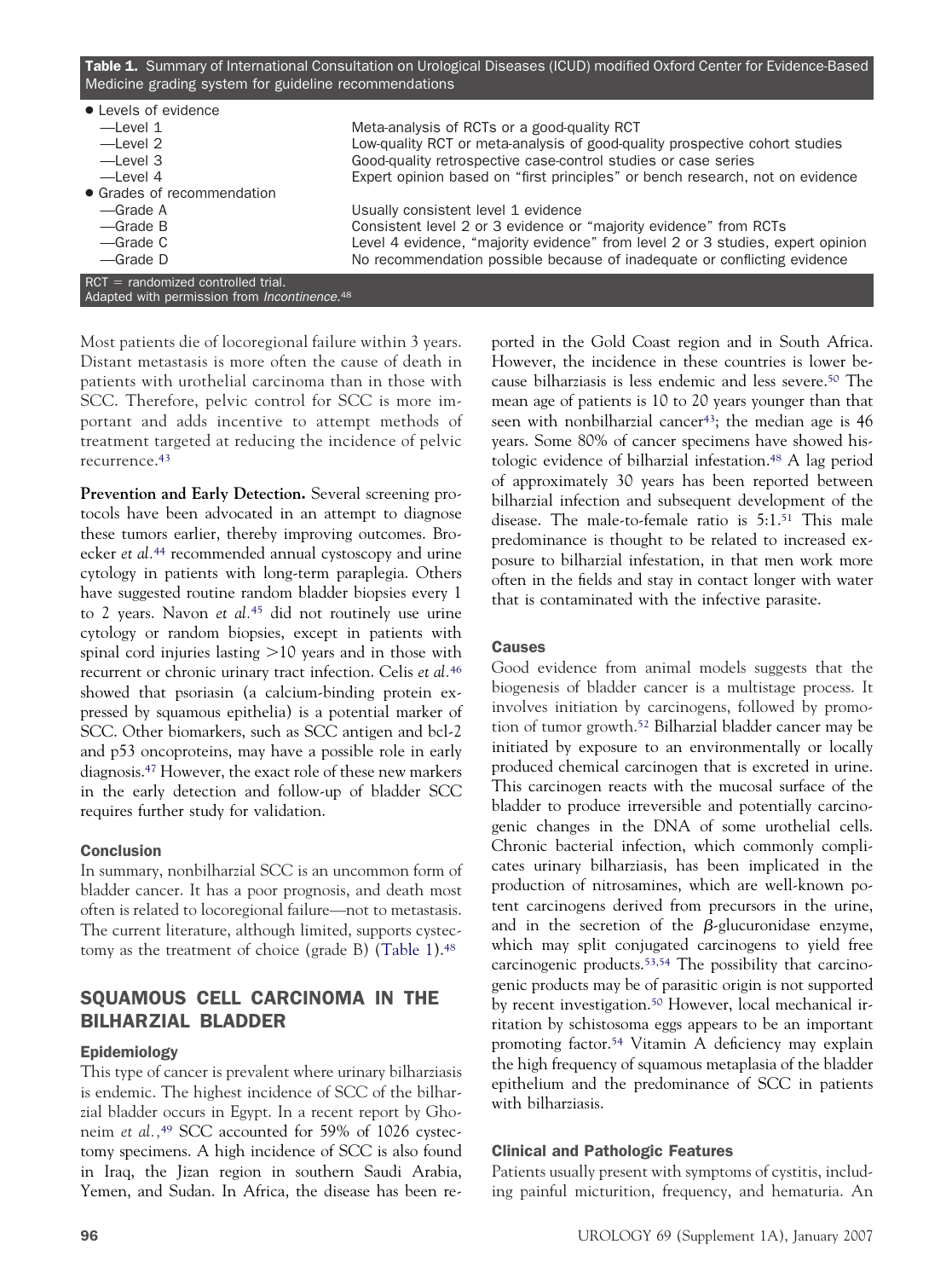extensive irregular filling defect is usually detected on cystogram. Computed tomography (CT) scanning or magnetic resonance imaging (MRI) is helpful for diagnosis and staging. The diagnosis depends on cystoscopy, biopsy, and careful bimanual examination under anesthesia[.35](#page-10-0) Urine cytology is also a valuable diagnostic tool for SCC in bilharzial patients.<sup>55</sup> Cytokeratin shedding in urine has been used as a biologic marker for the early detection of SCC.<sup>56</sup>

Most patients present for treatment at an advanced stage, and 25% of cases are inoperable when first seen[.43](#page-10-0) This is so because of the overlap of symptoms of simple bilharzial cystitis with early malignant cystitis. When clinical staging was compared with pathologic findings, a clinical error of 37% was found, with a tendency toward understaging[.57](#page-10-0) In a study of 608 patients with SCC of bilharzial bladder, pT1 disease was found in 2.6%, pT2 in 10.5%, pT3 in 80.0%, and pT4 in 6.9%[.49](#page-10-0) Grading of the tumor in the same study showed grade A in 49.7%, grade B in 33.2%, and grade C in 17.1%. Lymph nodes were involved in only 18.7% of cystectomy specimens. The prevalence of low-grade disease and the intensive mural fibrosis associated with bilharziasis may explain the low incidence of lymph node positivity[.35](#page-10-0)

Grossly, tumors are generally of the nodular, fungating type and are located in the dome or posterior or lateral walls of the bladder. Five gross types have been identified: nodular (60%), ulcerative (23%), verrucous (7%), papillary  $(7\%)$ , and diffuse  $(3\%)$ .<sup>50</sup> A variety of atypical changes in the bladder mucosa, including metaplasia, dysplasia, and, rarely, carcinoma in situ, may be associated with the disease[.58](#page-10-0)

#### Treatment

**Endoscopic Resection.** In view of the tumor bulk and its advanced stage, transurethral resection appears to be unfeasible for definitive treatment, and no reports have described results when the procedure is used in bilharzial bladder malignancy. Endoscopic resection should be used only for obtaining a biopsy specimen for histopathologic diagnosis.

**Segmental Resection (Partial Cystectomy).** Segmental resection is an attractive alternative to circumvent the physiologic and social inconvenience of urinary diversion and the possible loss of sexual potency, but local resection is feasible only in select conditions. Solitary tumors must not involve the trigone, and their size must allow resection with an adequate safety margin; the rest of the bladder mucosa must be free of any associated precancerous lesions. These strict criteria are met in only a minority of cases. El-Hammady *et al.*[59](#page-10-0) found resectable bladder cancer in only 19 of 190 (10%) patients. Augmentation cystoplasty was required in 5 patients to increase residual bladder capacity. The 5-year survival rate was 26.5%. Patients with low-grade tumor had roughly twice the survival rate of those with high-grade disease. On the other hand, less favorable results were reported by Omar $60$  in a series of 22 cases. All patients except 1 developed tumor recurrence within 2 years. This different outcome may be related to the wide variability of selection criteria.

**Radical Cystectomy.** In view of the clinical and pathologic characteristics and the natural history of the disease, radical cystectomy with urinary diversion provides a logical treatment approach for patients with resectable tumor[.61,62](#page-10-0) In men, the operation entails removal of the bladder, perivesical fat, peritoneal covering, prostate, seminal vesicles, and endopelvic lymph nodes. In women, the bladder, urethra (if is not used for orthotopic bladder substitution), uterus, upper vagina with pelvic fatty tissue, and aforementioned lymph nodes are removed.

In a series of 138 cases, Ghoneim *et al.*[62](#page-10-0) reported a high postoperative mortality rate of 13.7%. This was due to peritonitis, adhesive intestinal obstruction, and hepatic failure. Cardiopulmonary complications were uncommon among this relatively young group of patients. In this old series, overall the 5-year survival rate was 32.6%; it was 43% in pT1 and pT2, and 30% in pT3 and pT4. Low-grade tumors showed 46% survival; high-grade disease survival was rated at 21%. Lymph node involvement reduced the 5-year survival rate to 20%[.61](#page-10-0) In a recent report of results in 1026 patients from an endemic area of schistosomiasis who underwent cystectomy, 59% of tumors were SCC. Bilharzial ova were identifiable in 88% of specimens. Extravesical extension was not significantly different among patients with SCC or urothelial carcinoma (13.5% and 14.9%, respectively). Overall the 5-year survival rate with SCC was 50.3%. Only tumor stage, grade, and lymph node involvement had independent significant effects on survival. The latter halved the survival rate.<sup>49</sup>

These clinical trials provide evidence that cystectomy alone, despite the fact that it is a radical treatment, is inadequate to deal with the extent of local disease. An adjuvant treatment directed to the pelvis might improve survival. Preoperative radiation therapy has been proposed as adjuvant therapy.

## Radiation

The growth characteristics of carcinoma of the bilharzial bladder have been studied with the goal of evaluating its potential radioresponsiveness[.63](#page-10-0) Two growth features were noted: (1) high cell mitotic rate with a potential doubling time of 6 days, and (2) an extensive cell loss factor. Tumors with such growth characteristics were expected to exhibit a radiation response.<sup>64</sup> Nevertheless, early experiences with external beam radiation therapy for definitive control of these tumors were disappointing[.65](#page-10-0) Factors that interfered with the efficiency of radiation treatment in these cases included coexisting bilharzial urologic lesions, which interfere with local tissue tolerance, and considerable tumor bulk, which reduces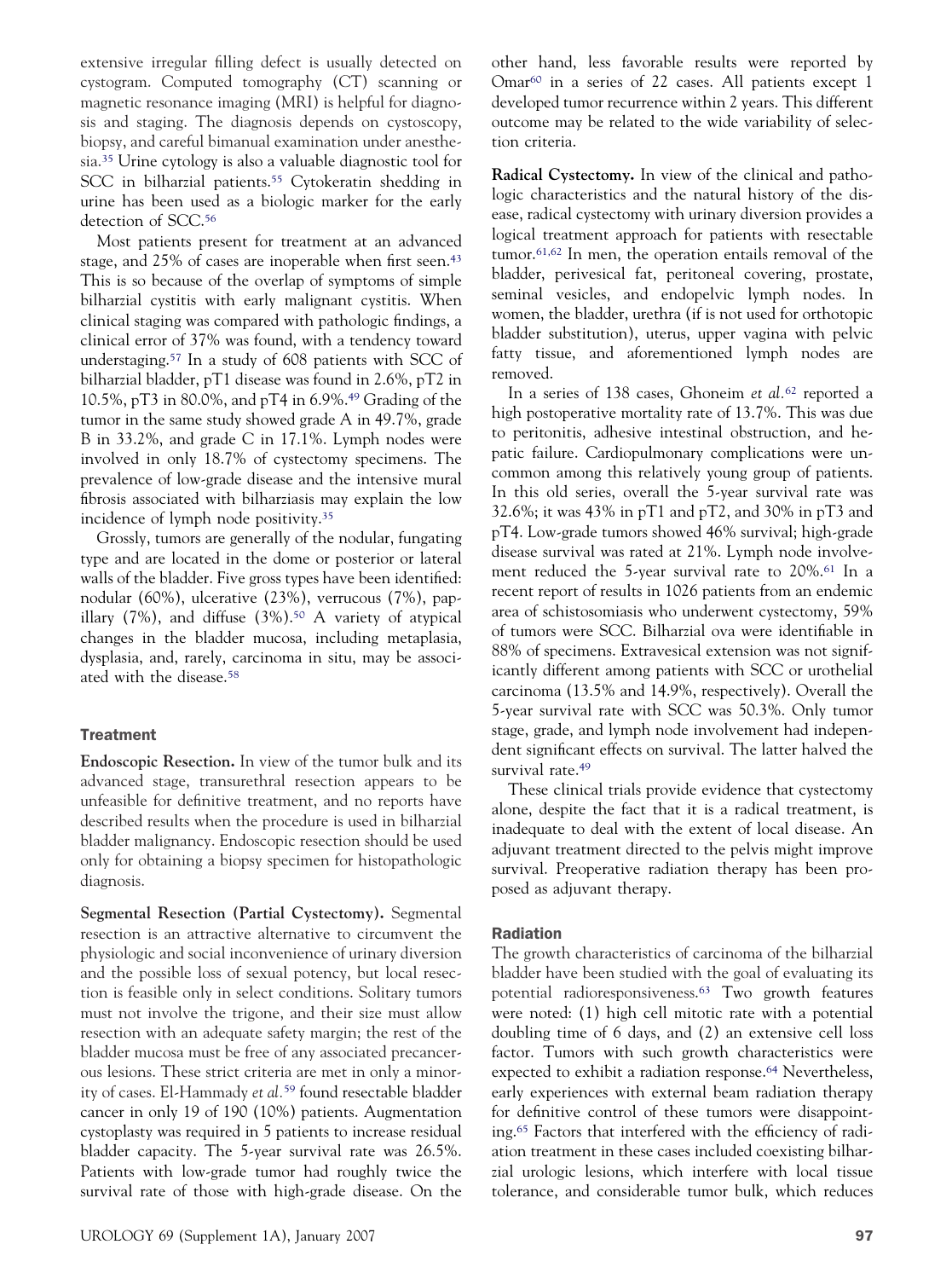local tumor control. Furthermore, the presence of radioresistant hypoxic tumor cells is suspected in light of the capillary vascular pattern of this cancer.<sup>66</sup>

**Neoadjuvant Radiation.** The aim of preoperative radiation is to eradicate smaller cell burdens in deeply infiltrating portions of the tumor and in microextensions into the perivesical tissues and lymphatics. These small tumor foci are expected to have a better radiation response because they are oxygenated and are composed of a relatively small number of cells with high mitotic indices. These biologic factors and the pattern of treatment failure due to local pelvic recurrence have justified the use of preoperative radiotherapy.

Awaad *et al.*[67](#page-10-0) compared the results of cystectomy after preoperative administration of 40 Gy with outcomes in a control group treated with cystectomy only. Reported 2-year survival rates were significantly improved in the irradiated group. Ghoneim *et al.*[68](#page-10-0) compared the results of cystectomy after preoperative irradiation using 20 Gy with those of cystectomy alone. Investigators treated 92 patients, divided into 2 groups, and followed them for 60 months. Although patients who received preoperative radiation had better survival rates, this improvement did not approach statistical significance. In low-stage tumors, regardless of grade, survival was not influenced by preoperative irradiation, as it was in high-stage tumors.

The presence of a large proportion of hypoxic cells within bulky tumors could explain the modest improvement that was observed after this regimen. To enhance the therapeutic value of irradiation, misonidazole, a hypoxic cell sensitizer, was given before the radiation regimen was delivered. The trial group was divided into 3 arms: cystectomy only, 20 Gy of preoperative radiation followed by cystectomy, and preoperative radiation followed by cystectomy with misonidazole added as a radiosensitizer. The addition of misonidazole did not provide any additional survival benefit to patients who were given preoperative radiotherapy (level 1) [\(Table 1\)](#page-3-0)[.68,69](#page-10-0)

**Chemotherapy.** In the management of unresectable SCC of the bilharzial bladder, several chemotherapeutic agents have been tried by Gad-el-Mawla *et al.*[70](#page-10-0) at the National Cancer Institute of Cairo University. All trials were phase 2 studies in which a single agent was used. The most promising results were obtained with epirubicin. Neoadjuvant and adjuvant epirubicin chemotherapy were used in a prospective, randomized study involving 71 patients with invasive cancer in bilharzial bladders. Two thirds of treated patients had SCC. Disease-free survival rates were 73.5% and 37.9%, favoring the chemotherapy group[.71](#page-10-0) Additional long-term follow-up results have not been published.

In a recent multicenter study that consisted of 120 patients treated with neoadjuvant cisplatin and gemcitabine[,72](#page-10-0) patients with SCC showed no survival benefit over those who underwent cystectomy alone.

**Prevention and Early Detection.** Bilharzial bladder cancer is a preventable malignant disease. Primary prevention entails control of bilharziasis through snail control (the intermediate host of the parasite) and mass treatment of the rural population with oral antibilharzial drugs such as praziquantel.<sup>50</sup> Secondary prevention includes early detection with urine cytology and selective screening of the population at risk. The yield of a single screening study done in a rural area in Egypt was 2 per 1000 individuals[.55](#page-10-0) Such a detection rate would not justify regular screening.

# Conclusion

In summary, bilharzial SCC is the most common form of bladder cancer in endemic areas. It most often presents at an advanced stage but with low-grade cells. Cystectomy is the standard treatment, but long-term survival remains disappointing (grade B) [\(Table 1\)](#page-3-0). Limited evidence supports a potential role of neoadjuvant chemotherapy and radiation therapy but is not sufficient to facilitate a recommendation.

# ADENOCARCINOMA

# **Overview**

Adenocarcinoma of the bladder is the third most common histologic type of bladder carcinoma. It accounts for 0.5% to 2.0% of all bladder tumors[.73,74](#page-11-0) Adenocarcinoma has the unique distinction of being the most common tumor arising in the bladder of patients with exstrophy. These patients carry a 4% lifetime risk of developing adenocarcinoma[.75](#page-11-0) Adenocarcinoma of the bladder may also occur in association with schistosomiasis, endometriosis, bladder augmentation, and other irritative conditions of the urinary bladder[.76,77](#page-11-0)

A study from the United States<sup>19</sup> used SEER data to identify only 32 patients (0.7%) with adenocarcinoma from 4045 patients with newly diagnosed bladder cancer over a 1-year period from 1977 to 1978. Similarly to urothelial carcinoma, adenocarcinoma shows a male predominance. In a total of 11 series comprising 247 patients[,7](#page-9-0) the sex ratio of males to females was 2.7:1.

Adenocarcinoma of the urinary bladder is classified according to its site of origin as primary adenocarcinoma, urachal adenocarcinoma, or secondary (metastatic) adenocarcinoma, the latter of which represents the local extension of primary colon, prostate, or ovarian cancer.<sup>78</sup> Primary, urachal, exstrophy-associated, and metastatic adenocarcinoma are discussed below.

## Primary Adenocarcinoma

**Epidemiology.** El-Bolkainy *et al.*[43](#page-10-0) reported an incidence of primary adenocarcinoma of 8.1% in a series of 229 cases of bladder cancer. Between 1970 and 1995, 1870 cystectomies were performed in the Urology and Nephrology Center of Mansoura, Egypt. Of these, 185 cases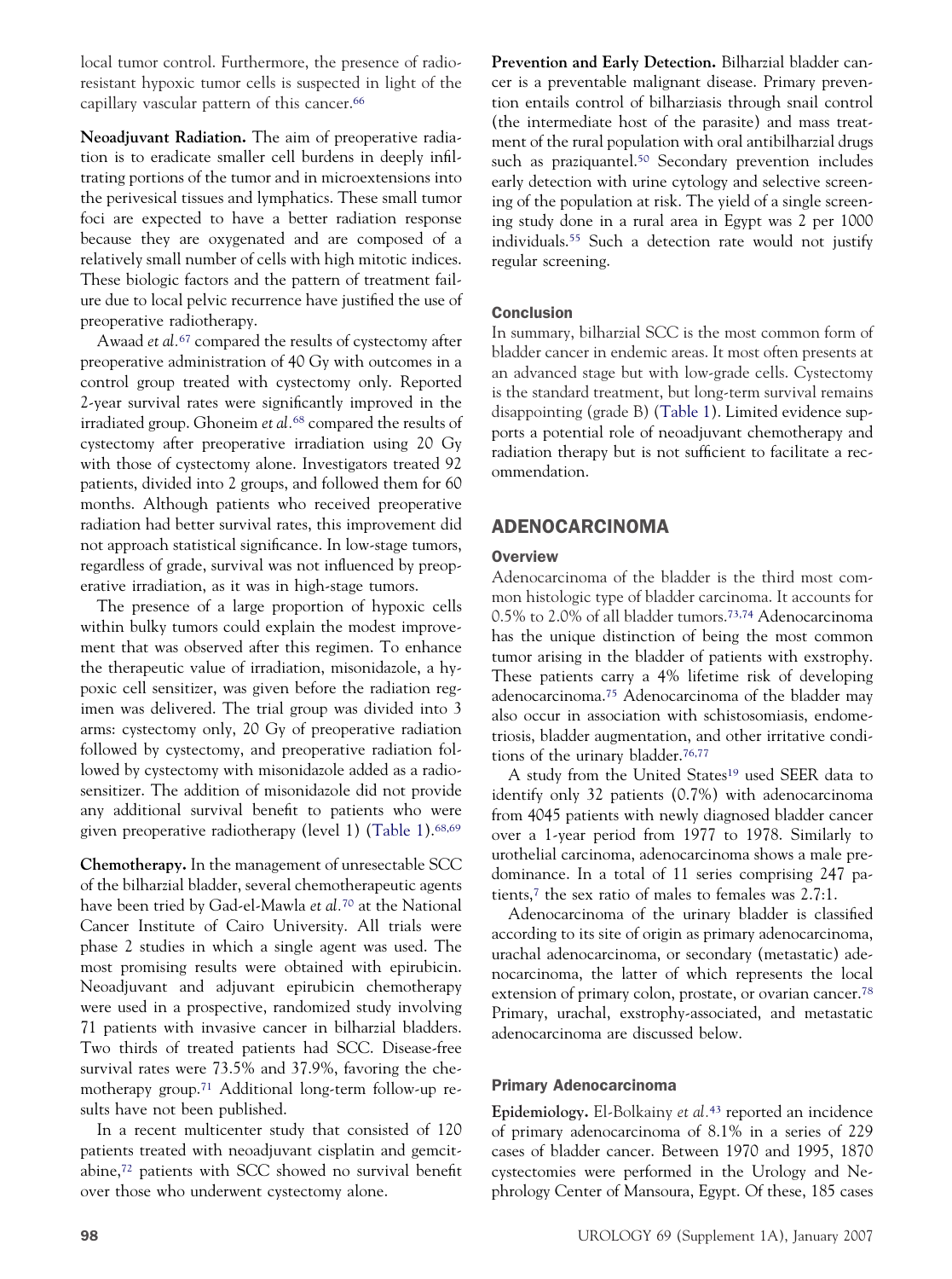(9.9%) proved on histopathologic examination to be primary nonurachal adenocarcinoma of the bladder[.79](#page-11-0)

**Clinical Features.** In most patients, primary adenocarcinoma of the bladder presents with hematuria, which may be associated with irritative voiding symptoms and, occasionally, passage of mucus in the urine. $72,73,79-82$  Cystoscopically, the tumor is usually sessile, but it may be papillary[.81](#page-11-0) It can arise anywhere along the lateral walls, trigone, dome, and anterior wall of the bladder.<sup>72,79,81-83</sup> Multiple tumors are present approximately 50% of the time[.72,79](#page-10-0) Adenocarcinoma is virtually always invasive; only 1 series documented 2 tumors of 27 that were Ta or T1[.83](#page-11-0) It is interesting to note that both patients were alive at 51 and 61 months after treatment with transurethral resection alone.

Primary adenocarcinoma of the bladder has a poor prognosis, regardless of the modalities used for treatment. The 5-year survival rates range from 0% to 31%; the small number of patients in each series precludes individual comparisons on the basis of treatment provided. In a retrospective series of 48 patients treated for primary adenocarcinoma of the bladder, stage was the only factor that was highly predictive of outcome.

Pathologic Features. For a diagnosis of primary adenocarcinoma of the bladder to be made, it must be distinguished from urothelial carcinoma with areas of glandular metaplasia. The pathogenesis of primary nonurachal adenocarcinoma is based on the ability of the urothelium to undergo metaplastic changes[.84](#page-11-0) Mosta[fi85](#page-11-0) proposed that the metaplastic potential of the urothelium has 2 distinct patterns. Progressive invagination of hyperplastic epithelial buds into the lamina propria (von Brunn's nests) leads to the formation of cystitis cystica. Subsequently, metaplasia of the urothelial lining of these cysts to columnar mucin-producing cells results in the production of cystitis glandularis, which is a premalignant lesion. Follow-up is necessary.<sup>86</sup> Alternatively, cuboidal or columnar metaplasia of the surface epithelium may occur with no downward invagination. Chronic vesical irritation and infection are the predisposing factors for these changes[.84,87](#page-11-0) This explains, at least in part, the higher incidence of these tumors among patients with bilharzial cystitis.

Histologically, adenocarcinoma may be non–mucin producing or mucin producing. Most of these tumors are mucin secreting, but the passage of mucus during micturition is uncommon[.88](#page-11-0) In a large series in Egypt, two thirds of tumors were mucin secreting, and, in most, the site of deposition was extracellular (interstitial). Less commonly, mucin is secreted within the lumen of the acini and, infrequently, excessive intracellular mucin displaces the nucleus to a peripheral crescent, giving the cells a signet ring appearance. It is generally believed that this variety has a poor prognosis[.89,90](#page-11-0)

No grading system for adenocarcinoma of the bladder has been uniformly accepted. On the basis of histopathologic findings, Anderstrom *et al.*<sup>[77](#page-11-0)</sup> classified vesical adenocarcinoma into 5 patterns: glandular with columnar, sometimes enteric-appearing, cells; colloid carcinoma; papillary adenocarcinoma; signet ring cell carcinoma; and clear cell carcinoma. Several other histologic subtypes have been described, including mucinous; enteric (colonic); adenocarcinoma not otherwise specified; clear cell; hepatoid; and mixed type[.82](#page-11-0) Unfortunately, no clear data have been gathered on whether these different varieties have an impact on survival or indicate prognosis, although signet ring cell carcinoma appears to impart a rapid course, resulting in death in most patients within 6 months of diagnosis[.83](#page-11-0)

**Treatment.** Several treatment modalities have been used in the management of primary adenocarcinoma of the bladder. The therapeutic yield after transurethral resection with or without radiotherapy has been shown to be poor; Kramer *et al.*[80](#page-11-0) reported a 5-year survival rate of 19%.

Partial cystectomy for localized disease in mobile parts of the bladder has been used by several investigators. Analysis of the published data indicates that results attained with this procedure are dismal[.73,91–93](#page-11-0) On the other hand, Anderstrom *et al.*[77](#page-11-0) reported a 5-year survival rate of 54% among 15 patients treated with partial cystectomy.

Adenocarcinoma is not a radioresponsive disease. Reported 5-year survival is 20% in patients treated with external irradiation alone. The addition of preoperative irradiation did not improve survival in 2 studies of 34 and 25 patients[.76,91](#page-11-0)

Experience in the use of chemotherapy for the treatment of patients with bladder adenocarcinoma is limited. From results observed with gastrointestinal adenocarcinoma, combination chemotherapy based on 5-fluorouracil has been attempted by several investigators. Most published series involve small numbers, and the response is universally unsatisfactory.<sup>94-96</sup>

Radical cystectomy with or without adjuvant therapy has been reported by several authors. Most published reports are based on few patients and involve short-term follow-up. Reported 5-year disease-free survival rates range from 0% to 80%[.76,91–93,97,98](#page-11-0)

In an Egyptian series, 5-year survival after cystectomy was 55%, and no difference was noted between cases of urothelial or squamous cell origin[.47,99](#page-10-0) Cox regression analysis proved that stage, grade, and lymph node involvement were all independent prognostic factors. No histologic varieties, regardless of cell type or site of mucin deposition, were shown to be independent prognostic factors[.78](#page-11-0)

## **Conclusion**

In summary, the treatment of patients with adenocarcinoma varies according to subclassification. Primary adenocarcinoma is poorly responsive to radiation and chemotherapy, and patients should be treated with radical cystectomy (grade B) [\(Table 1\)](#page-3-0). Urachal adenocarci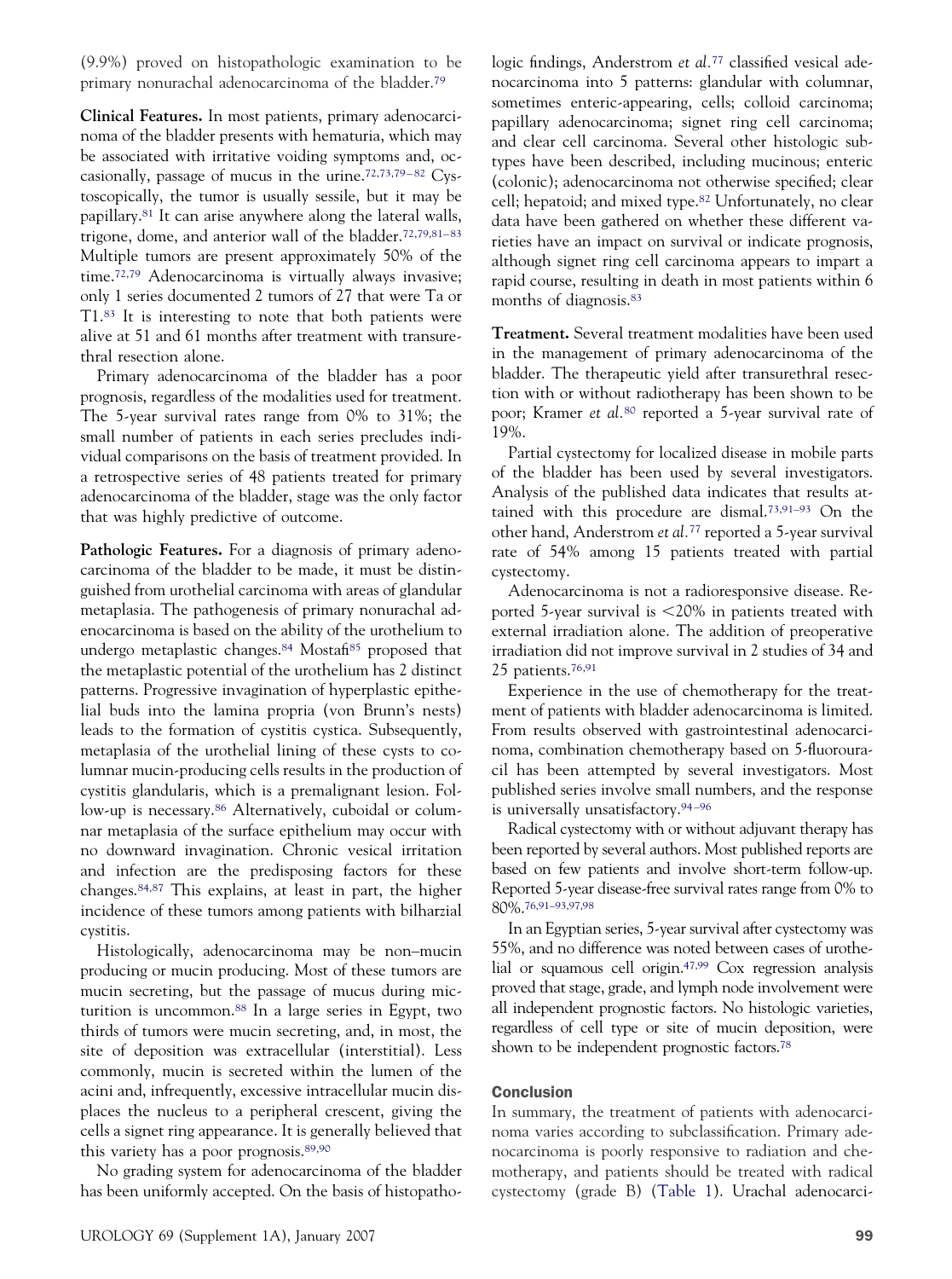noma should be treated with en bloc resection of the urachus and umbilicus with partial cystectomy (grade B). The incidence of adenocarcinoma is much higher in patients with exstrophy. Any patient with bladder exstrophy who has retained his or her bladder should be closely followed, although an exact regimen cannot be prescribed on the basis of currently available evidence (grade C). Patients with metastatic adenocarcinoma involving the bladder should undergo complete resection of the involved portion of the bladder, with partial cystectomy with verified negative margins or with the use of radical cystectomy (grade B).

# SMALL CELL CARCINOMA

#### Epidemiology

Small cell carcinoma is a neuroendocrine tumor that most commonly arises in the lungs. Extrapulmonary small cell carcinoma may occur in multiple locations, including the urinary bladder. Primary small cell carcinoma of the urinary bladder is exceedingly rare, with only 286 cases reported in the English-language literature[.100](#page-11-0) Evidence is limited and is provided primarily in the form of small case series and case reports.

Two prior reviews have shown that small cell carcinoma accounts for 0.48% to 0.7% of all cases of primary bladder tumor[.101–104](#page-11-0) One review of 243 cases of small cell carcinoma of the bladder revealed that 62% were pure small cell carcinoma and 38% were combined carcinomas, most frequently with urothelial carcinoma, adenocarcinoma, or SCC[.105](#page-11-0) It is interesting to note that the reverse (32% pure small cell carcinoma, 68% other histologic types) was seen in a recent multi-institutional review by Cheng *et al.*[106](#page-11-0)

#### Clinical Features

An analysis of the characteristics of 238 patients with small cell carcinoma of the bladder has been reported by Sved *et al.*[100](#page-11-0) Mean patient age was 67.8 years, with a range of 20 to 91 years, and 80% of patients were male. Similarly, a review of 64 patients by Cheng *et al.*[106](#page-11-0) showed a male-to-female ratio of 3.3:1 and a mean age of 66 years (range, 36 to 85 years). Hematuria was the presenting symptom in 88% to 90% of patients in the 2 reviews. Rarely, paraneoplastic syndromes herald the diagnosis[.105,107](#page-11-0) The initial workup is the same as for any patient with hematuria and a suspected bladder tumor. Small cell carcinoma cannot be distinguished from urothelial carcinoma on cystoscopy, but when a pathologist identifies this lesion, the patient should undergo a full metastatic workup.<sup>103</sup> The vast majority of patients (94% of 183 patients on whom this information is available) present with muscle-invasive disease. Metastatic disease is reported in 67% of cases, most commonly to lymph nodes, liver, bone, lung, and brain[.100](#page-11-0)

The tumor is composed of a population of relatively uniform cells with scant cytoplasm and hyperchromatic nuclei. Frequent mitotic figures and extensive necrosis are common[.108](#page-11-0) The origin of small cell carcinoma is uncertain. It may be derived from neuroendocrine cells or multipotent stem cells of the bladder[.103](#page-11-0) Diagnosis is usually made with hematoxylin and eosin; however, special stains to confirm the neuroendocrine origin may be required[.109](#page-11-0)

A retrospective analysis of 29 urine specimens from patients in whom small cell carcinoma was diagnosed showed that 56% could be diagnosed by urinary cytopathology. The other cases were interpreted as high-grade urothelial carcinoma. Five patients had both small cell carcinoma and urothelial carcinoma, and 3 of these were identified as small cell carcinoma on cytologic examination[.110](#page-11-0)

#### **Treatment**

The most common site for small cell carcinoma is the lung. High-quality studies have been performed and treatment regimens are well defined for primary small cell lung carcinoma. Small cell carcinoma of the lung is treated as a systemic disease because, as with primary small cell carcinoma of the bladder, fewer than one third of patients present with organ-confined disease. Chemotherapy is the mainstay of management. Patients with early-stage small cell carcinoma of the lung are most commonly treated with cisplatin plus etoposide or with alternating cyclophosphamide, doxorubicin, and vincristine[.111](#page-11-0) The median survival time for these patients is 10 to 14 months[.112](#page-11-0) Radiation confers an additional survival advantage in early-stage disease but is not helpful in patients with advanced disease[.113](#page-11-0) Surgical resection has not been shown to be beneficial[.111](#page-11-0) Patients with advanced disease have a uniformly poor prognosis.

The small number of reports on patients with small cell carcinoma of the bladder suggests that it behaves similarly to small cell carcinoma of the lung. Overall, local treatment yields poor survival rates, and systemic therapy provides improvement. In the review by Sved *et al.,*[100](#page-11-0) 7 patients who underwent cystectomy alone all died between 1 and 25 months after surgery. The dismal prognosis of patients treated with radical surgery invited the use of neoadjuvant and adjuvant chemotherapy regimens.

Adding chemotherapy to the regimen appears to enhance survival. In 5 small series reviewed by Sved *et al.,*[100,114 –117](#page-11-0) 13 of 18 patients who were treated with cystectomy plus chemotherapy were alive at a mean of 27 months. In addition, Walther<sup>101</sup> reported favorable response rates in 7 patients treated with systemic etoposide and cisplatin in neoadjuvant and adjuvant protocols.

Similarly, in a recent retrospective review from the M. D. Anderson Cancer Center, at the University of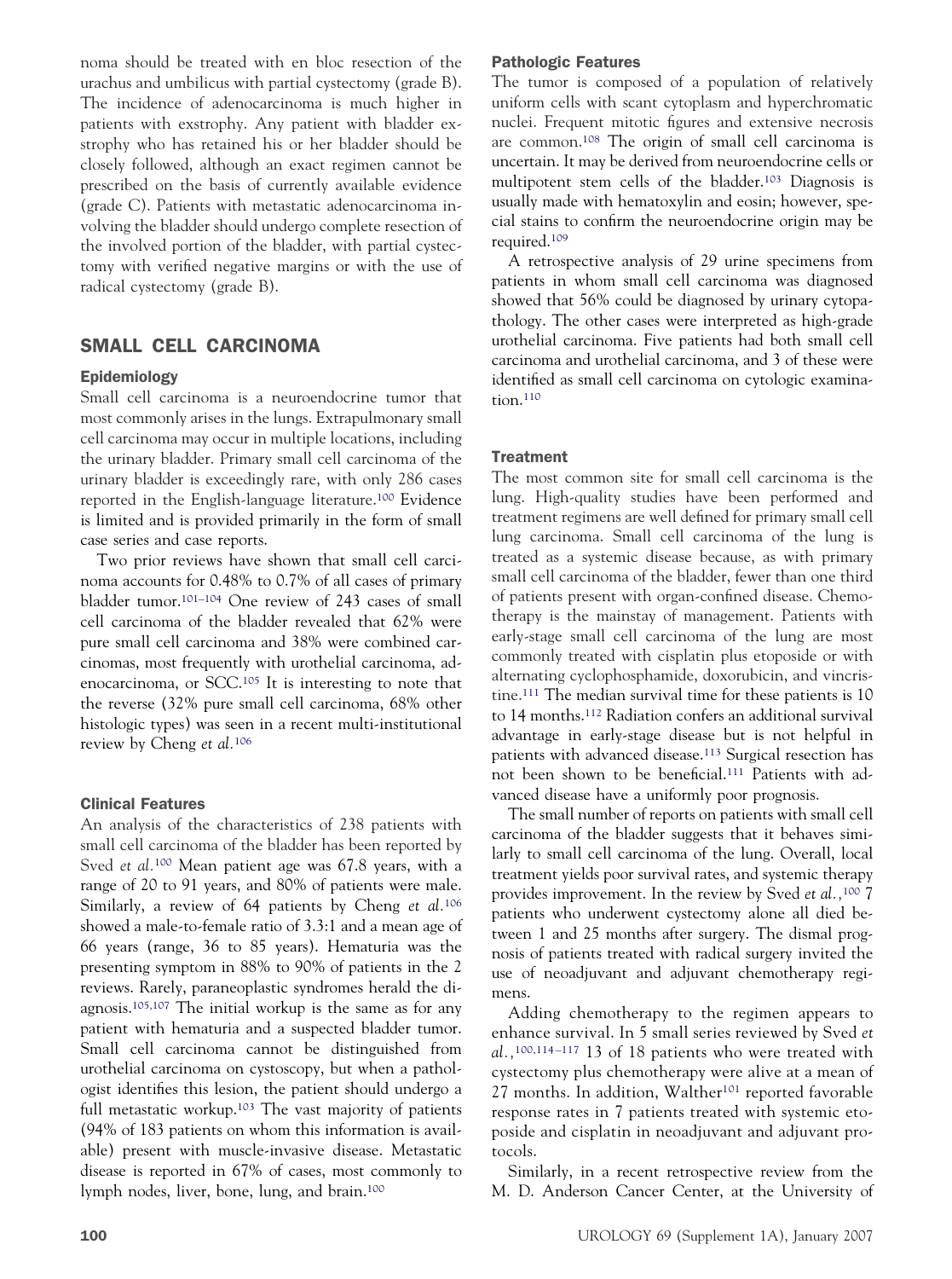Texas, Houston, median survival and 5-year disease-free survival were significantly improved in patients who received preoperative chemotherapy[.118](#page-11-0) Of 25 patients who underwent cystectomy with or without postoperative chemotherapy, median cancer-specific survival was 23 months, and the 5-year disease-free survival rate was only 36%. Conversely, of 21 patients who were given preoperative chemotherapy, the median cancer-specific survival rate had not yet been determined at the time of the report, and the 5-year disease-free survival rate was 78%. Only 4 cancer-related deaths occurred in these 21 patients, all before 2 years. The preoperative chemotherapy regimen determined response; only 2 of 12 patients who received a regimen directed toward small cell carcinoma (etoposide and cisplatin or ifosfamide and doxorubicin) had residual small cell tumors in their cystectomy specimen. Six of 9 patients who were given a regimen directed toward urothelial carcinoma (M-VAC, or taxol, methotrexate, and cisplatin) had residual small cell carcinoma on cystectomy[.118](#page-11-0)

Reports of probable cure do exist. One patient with small cell carcinoma metastatic to the pelvic lymph nodes who received M-VAC before undergoing radical cystoprostatectomy was alive at 9 years[.117](#page-11-0) Another patient treated with neoadjuvant M-VAC before radical cystoprostatectomy had no evidence of disease in the specimen and remained disease free 3 years after surgery[.119](#page-11-0)

Radiation therapy alone has not been successful for treating patients with small cell carcinoma; mean survival of  $\leq 8$  months has been reported in 40 cases, but long-term survival has been reported in patients treated with radiation therapy and chemotherapy. Of 5 patients who had complete remission after receiving chemotherapy and radiation, all were alive after 4 years, and only 1 required cystectomy for local recurrence[.100](#page-11-0)

Of 12 patients who received partial cystectomy with chemotherapy or radiation therapy, 3 remained alive at the time of reporting, with a median survival of 34.9 months. Management with transurethral resection of the bladder tumor (TURBT) alone has resulted in uniformly poor results, with a mean survival time of  $\leq 8$  months in most small series[.100](#page-11-0)

## Conclusion

In summary, small cell carcinoma of the bladder is an aggressive disease that often presents at advanced stages. Because of the rarity of this lesion, evidence is limited. Cure is most likely with aggressive multimodal therapy and a combined local and systemic approach.

# RECOMMENDATIONS

Classification grades and levels of evidence are described in [Table 1.](#page-3-0)

# **SCC**

- 1. A surveillance schedule for SCC in patients with spinal cord injury cannot be determined from the currently available evidence (grade D).
- 2. Cystectomy is the best primary therapy for SCC, whether bilharzial or nonbilharzial (grade B).

# Adenocarcinoma

- 1. Patients with bladder exstrophy who have retained their bladders should be closely followed, but no particular regimen can be recommended on the basis of currently available evidence (grade D).
- 2. Patients with primary adenocarcinoma should be treated with radical cystectomy (grade B).
- 3. Those with urachal adenocarcinoma should be treated with en bloc excision of the urachus and umbilicus with partial cystectomy (grade B).
- 4. Patients with metastatic adenocarcinoma involving the bladder should undergo complete resection of the involved portion of the bladder, with partial cystectomy with verified negative margins or with the use of radical cystectomy (grade B).

# Small Cell Carcinoma

- 1. When small cell carcinoma is identified on a TURBT specimen, the patient should undergo a full metastatic workup, including CT of the abdomen and pelvis, bone scan, chest x-ray, and a neurologic examination (grade C).
- 2. Patients with small cell carcinoma of the urinary bladder require aggressive combination therapy, such as combined chemotherapy and radical cystectomy or chemotherapy and radiation therapy, to achieve cure (grade B).

## Bladder Sarcoma

- 1. Patients with bladder sarcoma should be treated with radical cystectomy with negative margin resections (grade C).
- 2. Those with metastatic sarcoma should be treated with a multimodality protocol (grade C).

#### Carcinosarcoma and Sarcomatoid Tumors

● Carcinosarcoma and sarcomatoid tumors have a poor prognosis, and surgical management is inadequate. Multimodality therapy is recommended (grade C).

#### Paraganglioma and Pheochromocytoma

• The standard treatment for patients with paraganglioma and pheochromocytoma is partial cystectomy with pelvic lymph node dissection, with the same precautions taken as for any other pheochromocytoma with adrenergic blockade (grade C).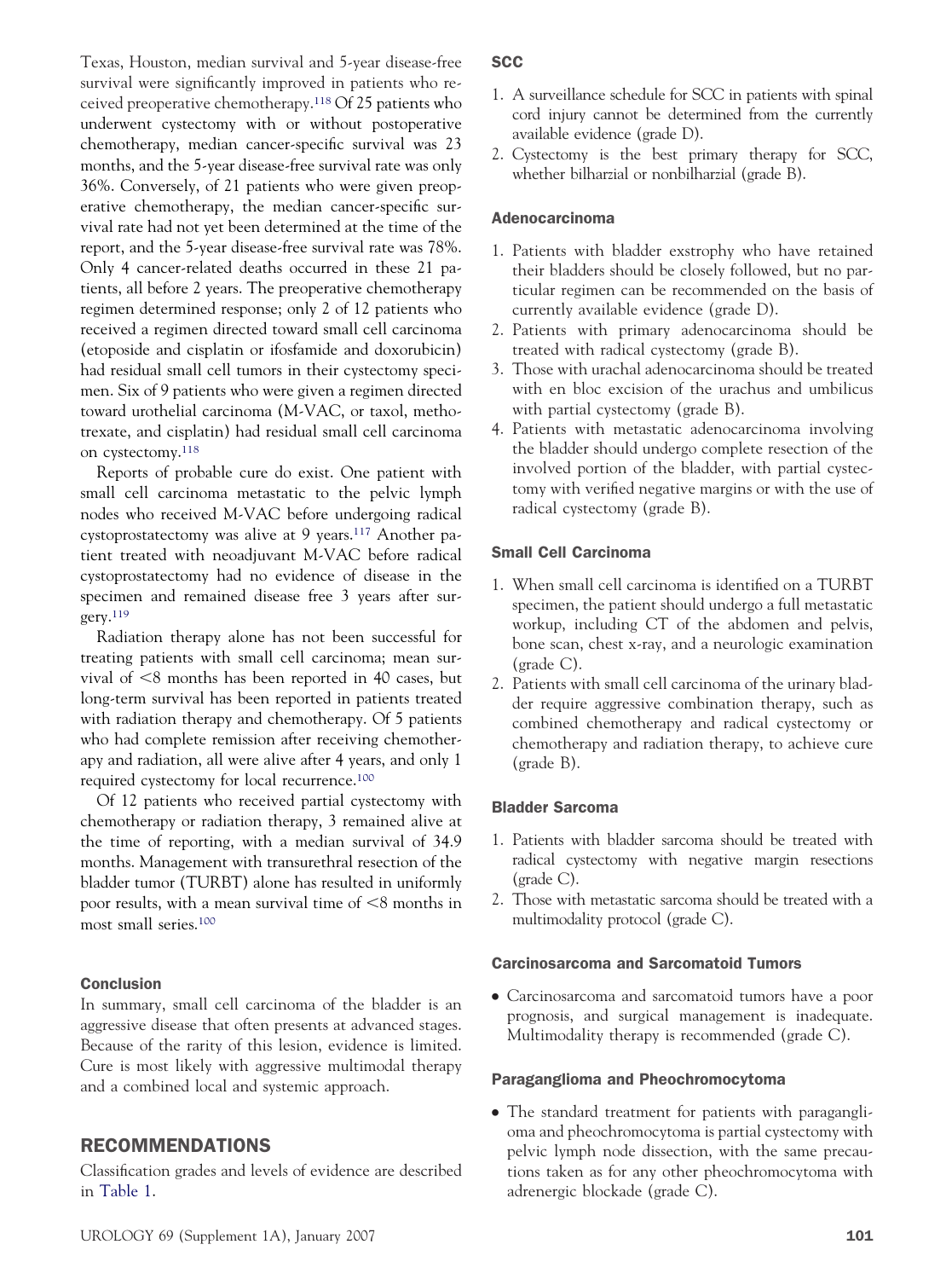<span id="page-9-0"></span>

| Table 2. Optimal treatment of patients with nonurothelial bladder tumor |                                                                                            |                            |  |
|-------------------------------------------------------------------------|--------------------------------------------------------------------------------------------|----------------------------|--|
| <b>Disease</b>                                                          | <b>Optimal Treatment</b>                                                                   | Grade of<br>Recommendation |  |
| Squamous cell carcinoma                                                 | Radical cystectomy                                                                         | B                          |  |
| Primary adenocarcinoma                                                  | Radical cystectomy                                                                         | B                          |  |
| Urachal adenocarcinoma                                                  | En bloc excision of urachus and umbilicus with<br>partial cystectomy                       | B                          |  |
| Metastatic adenocarcinoma                                               | Complete resection of involved portion of the                                              | B                          |  |
| involving the bladder                                                   | bladder; partial cystectomy with negative margins<br>or radical cystectomy                 |                            |  |
| Small cell carcinoma                                                    | Local treatment and chemotherapy                                                           | B                          |  |
| Bladder sarcoma                                                         | Radical cystectomy                                                                         | С                          |  |
| Carcinosarcoma, sarcomatoid<br>tumors                                   | Multimodality therapy                                                                      | C                          |  |
| Paraganglioma and<br>pheochromocytoma                                   | Partial cystectomy with pelvic lymph node dissection;<br>perioperative adrenergic blockade | C                          |  |
| Pseudotumor                                                             | Transurethral resection or partial cystectomy                                              |                            |  |
| Melanoma, primary, of bladder                                           | Radical cystectomy                                                                         |                            |  |
| Lymphoma, primary                                                       | Local irradiation                                                                          |                            |  |

#### Bladder Pseudotumor

● When the diagnosis of a bladder pseudotumor is clear, transurethral resection or partial cystectomy is the appropriate treatment. If necessary, to exclude sarcoma, radical cystectomy may be performed (grade C).

#### Melanoma

● Patients with primary bladder melanoma should be treated with radical surgery, but the prognosis remains poor (grade C).

## Lymphoma

• Those with primary lymphoma of the bladder should be treated with local irradiation (grade C) Table 2.

## References

- 1. Miller A, Mitchell JP, and Brown NN. The Bristol Bladder Tumor Registry. Br J Urol 1969;41(suppl):1– 64.
- 2. Johnson DE, Schoenwald MB, Ayala AG, *et al.* Squamous cell carcinoma of the bladder. J Urol 1976;115:542–544.
- 3. Rundle JSH, Hart AJL, McGeorge A, *et al.* Squamous cell carcinoma of the bladder: a review of 114 patients. Br J Urol 1982; 54:522–526.
- 4. Lopez JI, Angulo Cuesta J, Flores Corral N, *et al.* Squamous cell carcinoma of the urinary bladder: clinico-pathologic study of 7 cases [in Spanish]. Arch Esp Urol 1994;47:756 –760.
- 5. Serretta V, Pomara G, Piazza F, *et al.* Pure squamous cell carcinoma of the bladder in Western countries. Eur Urol 2000;37: 85– 89.
- 6. Porter MP, Voigt LF, Penson DF, *et al.* Racial variation in the incidence of squamous cell carcinoma of the bladder in the United States. J Urol 2002;168:1960 –1963.
- 7. Johansson SL, and Cohen SM. Epidemiology and etiology of bladder cancer. Semin Surg Oncol 1997;13:291–298.
- 8. Fleshner N, Herr HW, Stewart AK, *et al.* The National Cancer Data Base report on bladder carcinoma. Cancer 1996;78: 1505–1513.
- 9. Mungan NA, Kiemeney LA, van Dijck JA, *et al.* Gender differences in stage distribution of bladder cancer. Urology 2000; 55:368 –371.
- 10. Cohen SM, Shirai R, and Steineck G. Epidemiology and etiology of premalignant and malignant urothelial changes. Scand J Nephrol Suppl 2000;205:105–115.
- 11. Locke JR, Hill DE, and Walzer Y. Incidence of squamous cell carcinoma in patients with long term catheter drainage. J Urol 1985;133:1034 –1035.
- 12. Sene AP, Massey JA, McMahon RTF, *et al.* Squamous cell carcinoma in a patient on clean intermittent self catheterization. Br J Urol 1990;65:213–214.
- 13. Zaidi SZ, Theaker JM, and Smart CJ. Squamous cell carcinoma in a patient on clean intermittent self catheterization [case report]. Br J Urol 1997;80:352–353.
- 14. Bejany DE, Lockhart JL, and Rhamy RK. Malignant vesical tumors following spinal cord injury. J Urol 1987;138:1390-1392.
- 15. Kaufman JM, Fam B, Jacobs SC, *et al.* Bladder cancer and squamous metaplasia in spinal cord injury patients. J Urol 1977;118: 967–971.
- 16. West DA, Cummings JM, Longo WE, *et al.* Role of chronic catheterization in the development of bladder cancer in patients with spinal cord injury. Urology 1999;53:292–297.
- 17. Bickel A, Culkin DJ, Wheeler JS Jr. Bladder cancer in spinal cord injury patients. J Urol 1991;146:1240 –1242.
- 18. Pannek J. Transitional cell carcinoma in patients with spinal cord injury: a high risk malignancy? Urology 2002;59:240 –244.
- 19. Kantor AF, Hartge P, Hoover RN, *et al.* Epidemiological characteristics of squamous cell carcinoma and adenocarcinoma of the bladder. Cancer Res 1988;48:3853–3855.
- 20. Thorn M, Bergstrom R, Johansson AM, *et al.* Trends in urinary bladder cancer incidence in Sweden 1960-93 with special reference to histopathology, time period birth cohort, and smoking. Cancer Causes Control 1997;8:560 –567.
- 21. Connery DB. Leukoplakia in the urinary bladder and its association with carcinoma. J Urol 1953;69:121–127.
- 22. Holley PS, and Mellinger GT. Leukoplakia of the bladder and carcinoma. J Urol 1961;86:235–241.
- 23. O'Flynn JD, and Mullaney J. Vesical leukoplakia progressing to carcinoma. Br J Urol 1974;46:31–37.
- 24. Wiener DP, Koss LG, Sablay B, *et al.* The prevalence and significance of Brunn's nests, cystitis cystica, and squamous metaplasia in normal bladders. J Urol 1979;122:317–321.
- 25. Westenend PJ, Stoop JA, and Hendriks JGH. Human papillomaviruses 6/11, 16/18 and 31/33/51 are not associated with squamous cell carcinoma of the urinary bladder. BJU Int 2001;88:198 –201.
- 26. Tatsura H, Ishiguro Y, Okamuro T, *et al.* Bladder squamous cell carcinoma with human papilloma virus type 6 (HPV 6). Int J Urol 1995;2:347–349.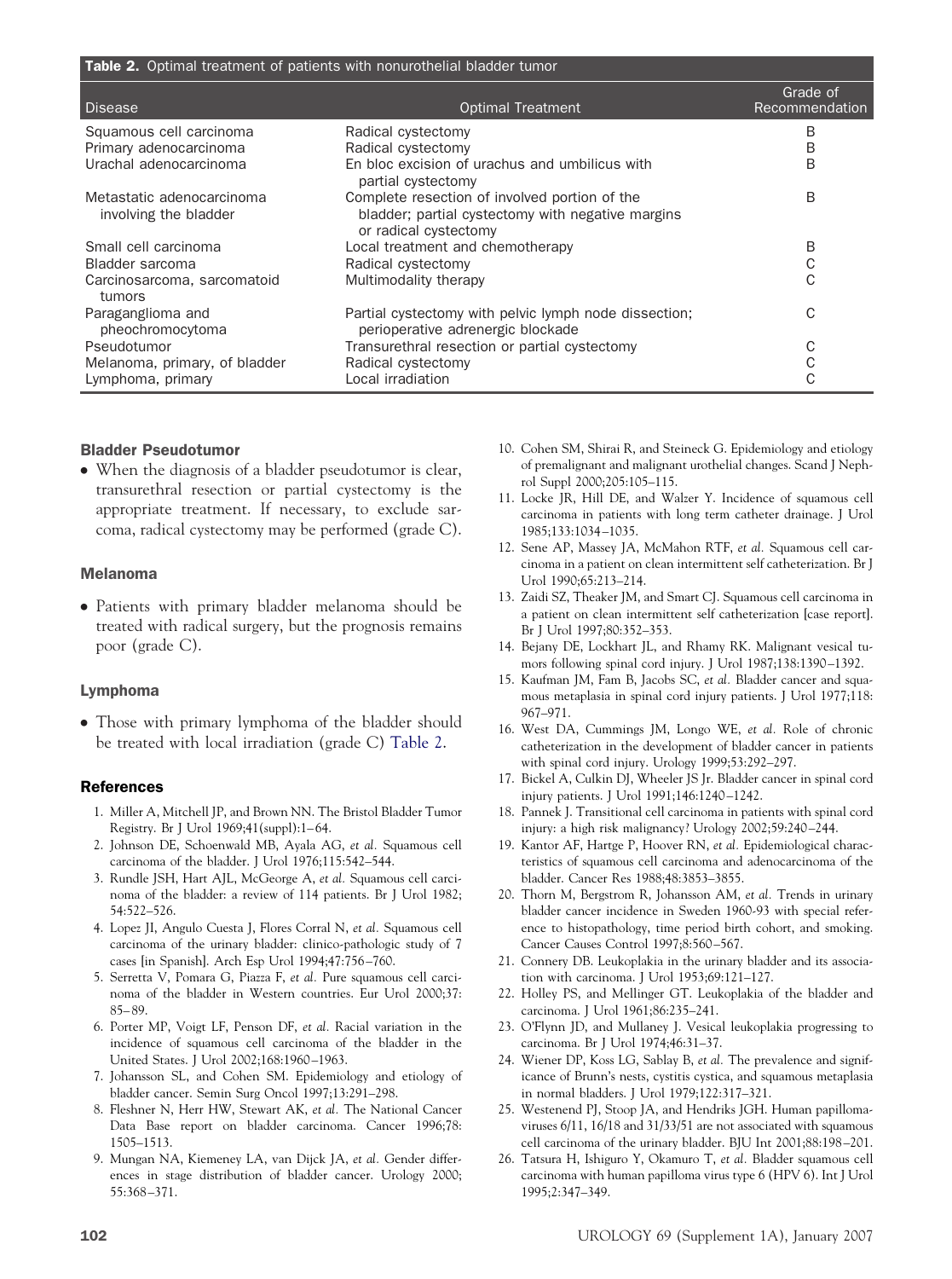- <span id="page-10-0"></span>27. Fadl-Elmula I, Gorunova L, Lundgren R, *et al.* Chromosomal abnormalities in 2 bladder carcinomas with secondary squamous cell differentiation. Cancer Genet Cytogenet 1998;102:125–130.
- 28. Bessett Pl, Abell MR, and Herwig KR. A clinicopathologic study of squamous cell carcinoma of the bladder. J Urol 1974;112:  $66 - 67.$
- 29. Jones MA, Bloom HJG, Williams G, *et al.* The management of squamous cell carcinoma of the bladder. J Urol 1980;52:511–514.
- 30. Quilty PM, and Duncan W. Radiotherapy for squamous cell carcinoma of the urinary bladder. Int J Radiat Oncol Biol Phys 1986;12:861– 865.
- 31. Costello AJ, Tiptaft RC, England HR, *et al.* Squamous cell carcinoma of bladder. Urology 1984;23:234 –236.
- 32. Debbagh A, Bennani S, Hafiani M, *et al.* Epidermoid carcinoma of the bladder: a report of 14 cases. Ann Urol (Paris) 1997;31: 199 –203.
- 33. Richie JP, Waisman J, Skinner DG, *et al.* Squamous carcinoma of the bladder: treatment by radical cystectomy. J Urol 1976;115:  $670 - 671.$
- 34. Swanson DA, Liles A, and Zagars GK. Pre-operative irradiation and radical cystectomy for stages  $T_2$  and  $T_3$  squamous cell carcinoma of the bladder. J Urol 1990;143:37– 40.
- 35. Ghoneim MA. Nontransitional cell bladder cancer, In Krane RJ, Siroky MB, Fitzpatrick JM (Eds), *Clinical Urology.* Philadelphia, Lippincott, 1994, pp 679 – 687.
- 36. Stenzl A, Jarolim L, Coloby P, *et al.* Urethra-sparing cystectomy and orthotopic urinary diversion in women with malignant pelvic tumors. Cancer 2001;92:1864 –1871.
- 37. Nishiyama H, Habuchi T, Watanabe J, *et al.* Clinical outcome of a large-scale multi-institutional retrospective study for locally advanced bladder cancer: a survey including 1131 patients treated during 1990-2000 in Japan. Eur Urol 2004;45:176 –181.
- 38. Khaled HM, Hamza MR, Mansour O, *et al.* A phase II study of gemcitabine plus cisplatin chemotherapy in advanced bilharzial bladder carcinoma. Eur J Cancer 2000;36(suppl 2):34 –37.
- 39. Loehrer PJ Sr, Einhorn LH, Elson PJ, *et al.* A randomized comparison of cisplatin alone or in combination with methotrexate, vinblastine, and doxorubicin in patients with metastatic urothelial carcinoma: a cooperative group study. J Clin Oncol 1992; 10:1066 –1073.
- 40. Sternberg CN, Yagoda A, Scher HI, *et al.* Preliminary results of M-VAC (methotrexate, vinblastine, doxorubicin and cisplatin) for transitional cell carcinoma of the urothelium. J Urol 1985;133:403– 407.
- 41. Raghavan D. Progress in the chemotherapy of metastatic cancer of the urinary tract. Cancer 2003;97(suppl 8):2050 –2055.
- 42. Wishnow KI, and Dmochowski R. Pelvic recurrence after radical cystectomy without preoperative radiation. J Urol 1988;140:  $42 - 43$ .
- 43. El-Bolkainy MN, Ghoneim MA, and Mansour MA. Carcinoma of the bilharzial bladder in Egypt: clinical and pathological features. Br J Urol 1972;44:561–570.
- 44. Broecker BH, Klein FA, and Hackler RH. Cancer of the bladder in spinal cord injury patients. J Urol 1981;125:196-197.
- 45. Navon JD, Soliman H, Khonsari F, *et al.* Screening cystoscopy and survival of spinal cord injured patients with squamous cell cancer of the bladder. J Urol 1997;157:2109 –2111.
- 46. Celis JE, Rasmussen HH, Vorum H, *et al.* Bladder squamous cell carcinomas express psoriasin and externalize it to the urine. J Urol 1996;155:2105–2112.
- 47. Tsukamoto T, Kumamoto Y, Ohmura K, *et al.* Squamous cell carcinoma associated antigen in uro-epithelial carcinoma. Urology 1992;40:477– 483.
- 48. Abrams P, Grant A, and Khoury S. Evidence-based medicine: overview of the main steps for developing and grading guideline recommendations. In Abrams P, Cardozo L, Khoury S, *et al* (Eds), *Incontinence, Volume 1*. Plymouth, United Kingdom, Health Publications Ltd., pp 10-11.
- 49. Ghoneim MA, El-Mekresh MH, El-Baz MA, *et al.* Radical cystectomy for carcinoma of the bladder: critical evaluation of the results in 1026 cases. J Urol 1997;158:393–399.
- 50. El-Bolkainy MN (Ed): *Topographic Pathology of Cancer.* Cairo, Egypt, Cairo University, The National Cancer Institute of Cairo University, 1998, pp 59-63.
- 51. El-Sebai l, Sherif M, El-Bolkainy MN, *et al.* Verrucose squamous carcinoma of bladder. Urology 1974;4:407– 410.
- 52. Hicks RM. Multistage carcinogenesis in the urinary bladder. Br Med Bull 1980;36:39 – 46.
- 53. Hicks RM, Walters CL, El-Sebai I, *et al.* Demonstration of nitrosamines in human urine: preliminary observations on a possible aetiology for bladder cancer in association with chronic urinary tract infections. Proc R Soc Med 1977;70:413– 417.
- 54. El-Merzabani MM, and El-Aaser AA. Etiological factors of bilharzial bladder cancer in Egypt: nitrosamines and their precursors in urine. Eur J Cancer 1979;15:287–291.
- 55. El-Bolkainy MN, Ghoneim MA, El-Morsey BA, *et al.* Carcinoma of bilharzial bladder: diagnostic value of urine cytology. Urology 1974;3:319 –323.
- 56. Basta MT, Attallah AM, Seddek MN, *et al.* Cytokeratin shedding in urine: a biological marker for bladder cancer? Br J Urol 1988; 61:116 –121.
- 57. Ghoneim MA, Mansour MA, and El-Bolkainy MN. Staging of carcinoma of bilharzial bladder. Urology 1974;3:40 – 42.
- 58. Kafagy MM, El-Bolkainy MN, and Mansour MA. Carcinoma of the bilharzial urinary bladder: a study of the associated lesions in 86 cases. Cancer 1972;30:150 –159.
- 59. El-Hammady SM, Ghoneim MA, Hussein ES, *et al.* Segmental resection for carcinoma of the bladder. Mansoura Medical Bulletin 1975;3:191–197.
- 60. Omar SM. Segmental resection for carcinoma of the bladder. J Egypt Med Assoc 1969;52:975–978.
- 61. Ghoneim MA, and Awaad HK. Results of treatment in carcinoma of the bilharzial bladder. J Urol 1980;123:850 – 852.
- 62. Ghoneim MA, Ashamallah AG, Hammady S, *et al.* Cystectomy for carcinoma of the bilharzial bladder: 138 cases 5 years later. Br J Urol 1979;51:541–544.
- 63. Awaad HK, Hegazy M, Ezzat S, *et al.* Cell proliferation of carcinoma in bilharzial bladder: an autoradiology study. Cell Tissue Kinet 1979;12:513–520.
- 64. Denekamp J. The relationship between the cell loss factor and the immediate response to radiation in animal tumors. Eur J Cancer 1972;8:335–340.
- 65. Awaad HK. Radiation therapy in bladder cancer. Alexandria Journal of Medicine 1958;4:118 –122.
- 66. Omar AH, Shalaby MA, and Ibrahim AH. On the capillary vascular bed in carcinoma of the urinary bladder. East Afr Med J 1975;51:34 – 41.
- 67. Awaad HK, Abdel Baki H, El-Bolkainy N, *et al.* Pre-operative irradiation of T3 carcinoma in bilharzial bladder. Int J Radiat Oncol Biol Phys 1979;5:787–794.
- 68. Ghoneim MA, Ashamallah AK, Awaad HK, *et al.* Randomized trial of cystectomy with or without pre-operative radiotherapy for carcinoma of the bilharzial bladder. J Urol 1985;134:266 –268.
- 69. Denekamp J, McNally NJ, Fowler JF, *et al.* Misonidazole in fractionated radiotherapy: are many small fractions best? Br J Radiol 1980;53:981–990.
- 70. Gad-el-Mawla N, Hamza MR, Zikri ZK, *et al.* Chemotherapy in invasive carcinoma of the bladder: a review of phase II trials in Egypt. Acta Oncol 1989;28:73–76.
- 71. Gad-el-Mawla N, Mansour MA, Eissa S, *et al.* A randomized pilot study of high-dose epirubicin as neoadjuvant chemotherapy in the treatment of cancer of bilharzial bladder. Ann Oncol 1991;2: 137–140.
- 72. Khalid H, Zaghloul M, Ghoneim M, *et al.* Gemcitabine and cisplatin as a neoadjuvant chemotherapy for invasive bladder cancer: effect on bladder preservation and survival. Proc Am Soc Clin Oncol 2003;22:411, Abstract 1652.